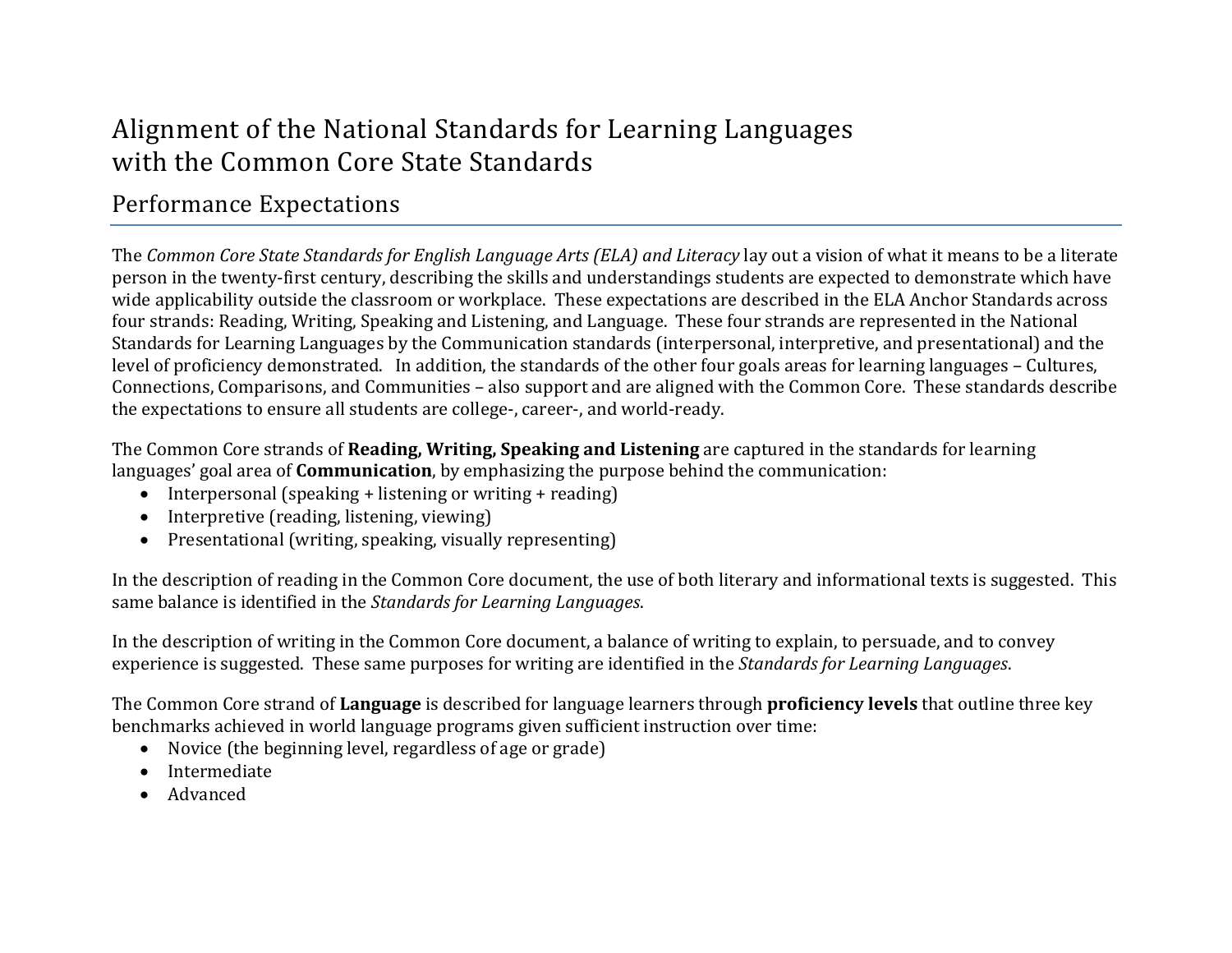## **Aligning the National Standards for Learning Languages with the Common Core Standards** Page 2

Many factors influence the rate of progress through these three proficiency levels and the level learners acquire by the end of high school. Chief among those factors are time and the degree of immersion in the second language. Students who begin study of a language in middle school or high school generally acquire an intermediate level of proficiency.

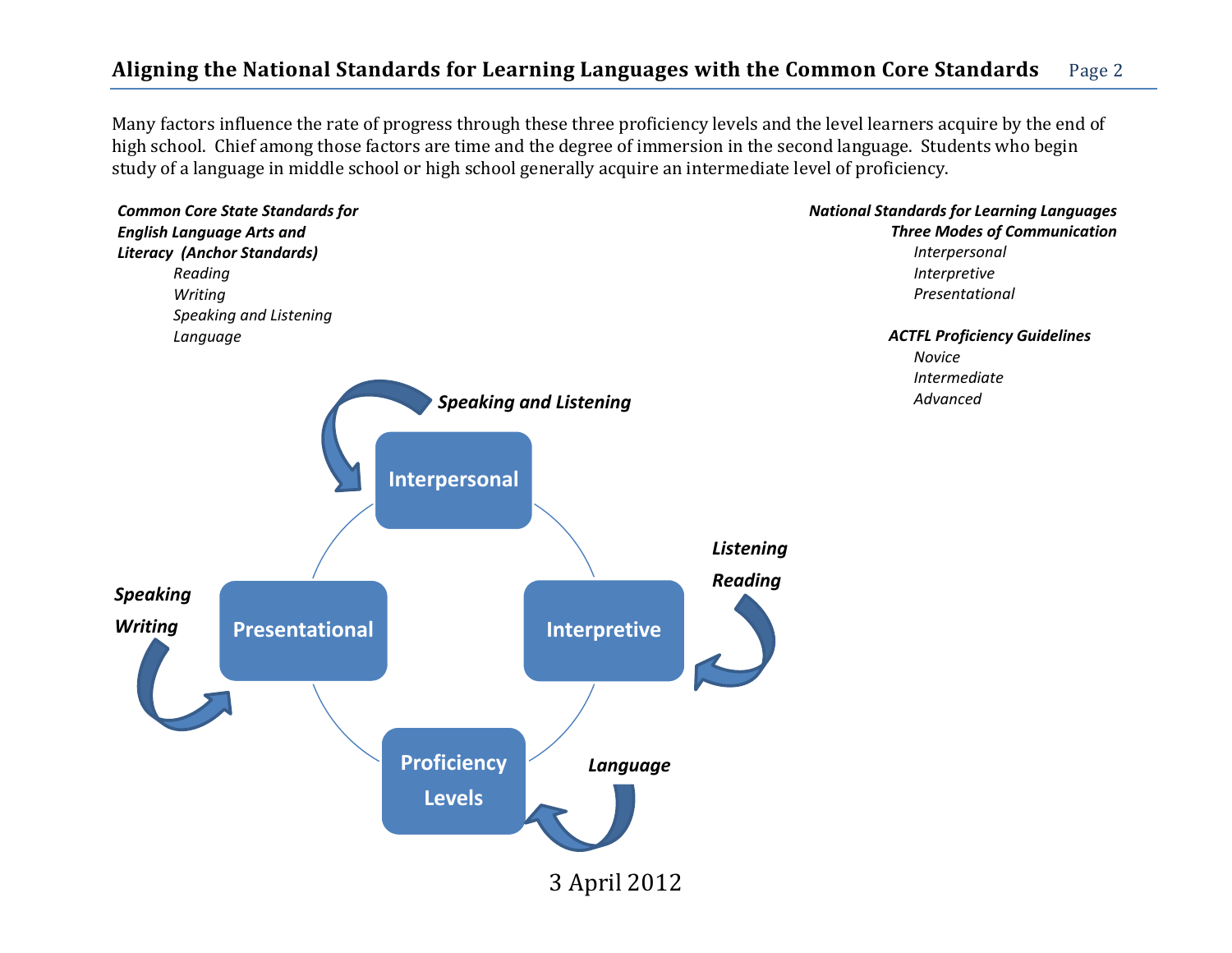| <b>Common Core State Standards-ELA</b>                                                                                                                                                                                                                                                                                                                                                                                                                  |                                                                                                                                                                                                               |                                                                                                                                                                                                                              | <b>Standards for Learning Languages</b>                                                                                                                                                                                         |
|---------------------------------------------------------------------------------------------------------------------------------------------------------------------------------------------------------------------------------------------------------------------------------------------------------------------------------------------------------------------------------------------------------------------------------------------------------|---------------------------------------------------------------------------------------------------------------------------------------------------------------------------------------------------------------|------------------------------------------------------------------------------------------------------------------------------------------------------------------------------------------------------------------------------|---------------------------------------------------------------------------------------------------------------------------------------------------------------------------------------------------------------------------------|
| <b>Reading</b>                                                                                                                                                                                                                                                                                                                                                                                                                                          |                                                                                                                                                                                                               |                                                                                                                                                                                                                              | <b>Interpretive (Reading, Listening, Viewing)</b>                                                                                                                                                                               |
|                                                                                                                                                                                                                                                                                                                                                                                                                                                         |                                                                                                                                                                                                               | <b>Key Ideas and Details</b>                                                                                                                                                                                                 |                                                                                                                                                                                                                                 |
| 1. Read closely to determine what the text says explicitly and to<br>make logical inferences from it; cite specific textual evidence<br>when writing or speaking to support conclusions drawn from the<br>text<br>2. Determine central ideas or themes of a text and analyze their<br>development; summarize key supporting details and ideas<br>3. Analyze how and why individuals, events, or ideas develop and<br>interact over the course of a text |                                                                                                                                                                                                               | <b>Interpretive Communication (Standard 1.2)</b><br>resources.<br><b>Cultures: Practices and Products (Standard 2.1 and 2.2)</b><br>$target$ culture $(s)$ .<br><b>Connections: Acquiring New Information (Standard 3.2)</b> | Demonstrate comprehension of content from authentic audio and visual<br>Examine, compare and reflect on products, practices, and/or perspectives of the<br>Acquire information from other content areas using authentic sources |
| <b>Novice Students</b>                                                                                                                                                                                                                                                                                                                                                                                                                                  |                                                                                                                                                                                                               | <b>Intermediate Students</b>                                                                                                                                                                                                 | <b>Advanced Students</b>                                                                                                                                                                                                        |
| Identify main ideas in developmentally<br>appropriate oral/visual narratives based on<br>familiar themes and highly predictable<br>contexts with visual or graphic support.                                                                                                                                                                                                                                                                             | Determine the main themes and significant details<br>on primarily familiar topics from authentic<br>multimedia and print sources, both informational<br>text and narratives with easily discerned storylines. |                                                                                                                                                                                                                              | Analyze the main ideas and significant details of<br>discussions, lectures, and presentations on current<br>or past events from the target culture or other<br>content areas.                                                   |
| Interpret informational texts with text features<br>that support meaning, such as graphs and<br>charts.                                                                                                                                                                                                                                                                                                                                                 | When presented with an inference based on an<br>authentic text, identify if the inference is logical or<br>illogical by citing specific textual evidence to<br>support conclusions drawn from the text        |                                                                                                                                                                                                                              | Interpret the principal elements of technical,<br>informational and narrative literary texts on topics<br>of current and historical importance to the target<br>culture.                                                        |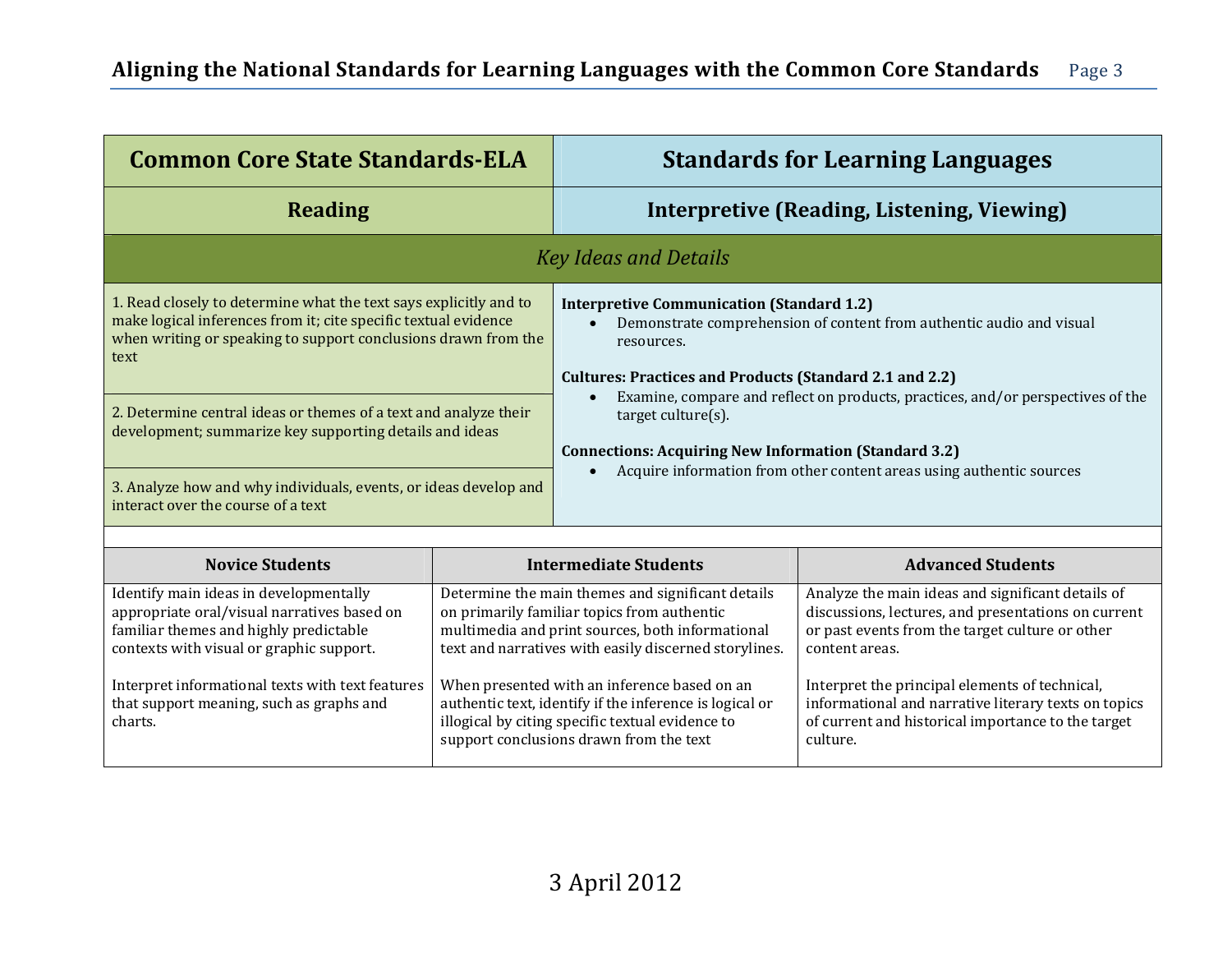| <b>Common Core State Standards-ELA</b>                                                                                                                                                                 |                                                                                             |                                                                                                                                                                                                                                                                                                                                                                                                                                                                                                                                                                                                      | <b>Standards for Learning Languages</b>                                                                                                                                                                                                                                                                          |
|--------------------------------------------------------------------------------------------------------------------------------------------------------------------------------------------------------|---------------------------------------------------------------------------------------------|------------------------------------------------------------------------------------------------------------------------------------------------------------------------------------------------------------------------------------------------------------------------------------------------------------------------------------------------------------------------------------------------------------------------------------------------------------------------------------------------------------------------------------------------------------------------------------------------------|------------------------------------------------------------------------------------------------------------------------------------------------------------------------------------------------------------------------------------------------------------------------------------------------------------------|
| <b>Reading</b>                                                                                                                                                                                         |                                                                                             |                                                                                                                                                                                                                                                                                                                                                                                                                                                                                                                                                                                                      | Interpretive (Reading, Listening, Viewing)                                                                                                                                                                                                                                                                       |
|                                                                                                                                                                                                        |                                                                                             | <b>Craft and Structure</b>                                                                                                                                                                                                                                                                                                                                                                                                                                                                                                                                                                           |                                                                                                                                                                                                                                                                                                                  |
| 4. Interpret words and phrases as they are used in a text,<br>including determining technical, connotative, and figurative<br>meanings, and analyze how specific word choices shape meaning<br>or tone |                                                                                             | <b>Interpretive Communication (Standard 1.2)</b><br>$\bullet$<br>$\bullet$<br>$\bullet$<br>purpose) of authentic written and aural texts.<br><b>Cultures: Practices and Products (Standards 2.1 and 2.2)</b><br>$\bullet$                                                                                                                                                                                                                                                                                                                                                                            | Derive meaning from expressions found in culturally authentic texts.<br>Understand the purpose of a message and point of view of its author.<br>Identify the distinguishing features (e.g. type of resource, intended audience,<br>Compare and reflect on products, practices, and/or perspectives of the target |
| 5. Analyze the structure of texts, including how specific<br>sentences, paragraphs, and larger portions of the text relate to<br>each other and the whole                                              |                                                                                             | $culture(s)$ .<br><b>Connections: Reinforce Other Disciplines (Standard 3.1)</b><br>Demonstrate knowledge and understanding of content across disciplines.<br>$\bullet$<br><b>Comparisons: Language (Standard 4.1)</b><br>Evaluate similarities and differences in language use and idiomatic expressions<br>between the target language and one's native language<br><b>Comparisons: Cultures (Standard 4.2)</b><br>Evaluate similarities and differences in the perspectives of the target culture(s)<br>$\bullet$<br>and one's own culture(s) as found in multimedia and digital/print resources. |                                                                                                                                                                                                                                                                                                                  |
| 6. Assess how point of view or purpose shapes the content and<br>style of a text                                                                                                                       |                                                                                             |                                                                                                                                                                                                                                                                                                                                                                                                                                                                                                                                                                                                      |                                                                                                                                                                                                                                                                                                                  |
| <b>Novice Students</b>                                                                                                                                                                                 |                                                                                             | <b>Intermediate Students</b>                                                                                                                                                                                                                                                                                                                                                                                                                                                                                                                                                                         | <b>Advanced Students</b>                                                                                                                                                                                                                                                                                         |
| Identify people and objects in their<br>environment or from other school subjects,                                                                                                                     | Determine meaning by using vocabulary knowledge,<br>background knowledge, and possibly some |                                                                                                                                                                                                                                                                                                                                                                                                                                                                                                                                                                                                      | Interpret the cultural nuances of meaning in<br>authentic written and spoken technical,                                                                                                                                                                                                                          |

informational and literary texts.

contextual clues.

based on oral and written description.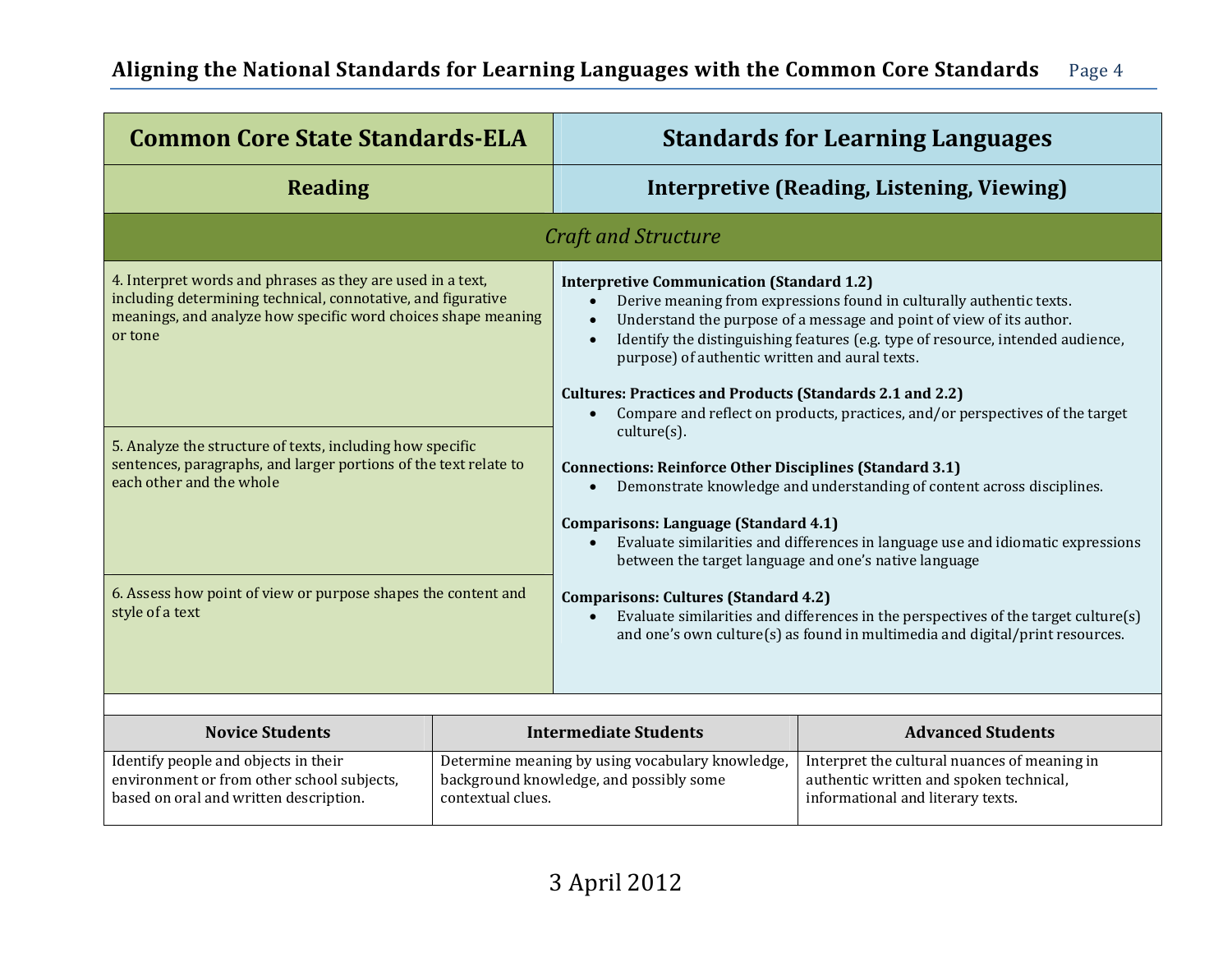г

| Recognize that cognates and previously<br>learned structures enhance comprehension of<br>spoken and written language.           | Understand the relationship among languages based<br>on their awareness of cognates, idioms and parallel<br>structures.                                                                                                                                                                                                                                                                                                    | Analyze the relationship between word order and<br>meaning and how this reflects the ways in which<br>cultures organize information and view the world.                                                                                                          |
|---------------------------------------------------------------------------------------------------------------------------------|----------------------------------------------------------------------------------------------------------------------------------------------------------------------------------------------------------------------------------------------------------------------------------------------------------------------------------------------------------------------------------------------------------------------------|------------------------------------------------------------------------------------------------------------------------------------------------------------------------------------------------------------------------------------------------------------------|
| Identify and appreciate differences in cultural<br>perspectives within a defined range of topics<br>(defined by the curriculum) | Identify and appreciate differences in cultural<br>perspectives in a broader range of topics and begin<br>to appreciate such differences not only in topic<br>areas presented in the curriculum. Begin to identify<br>and appreciate the values and perspectives of the<br>target culture from within its own cultural system<br>rather than judging non-American cultural practices<br>according to American conventions. | Identify and appreciate cultural differences in a<br>broad range of topic areas, well beyond what has<br>formally been presented in the curriculum,<br>appreciating target culture perspectives and<br>practices from within the target culture's own<br>system. |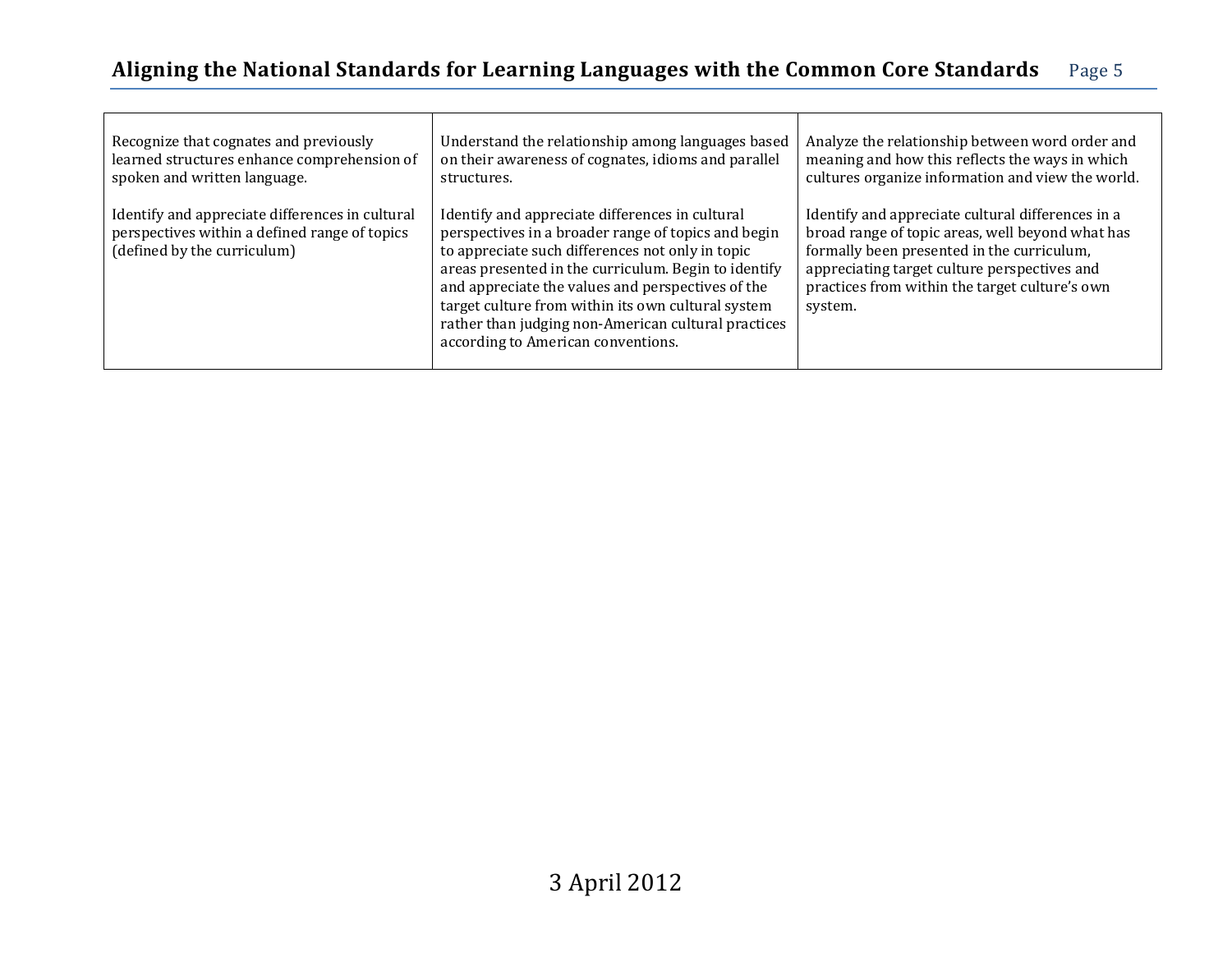| <b>Common Core State Standards-ELA</b>                                                                                                                                                                                                                                                                                     | <b>Standards for Learning Languages</b>                                                                                                                                                                                                                                                                                                                                                                                                                                                                                                                                                                                         |
|----------------------------------------------------------------------------------------------------------------------------------------------------------------------------------------------------------------------------------------------------------------------------------------------------------------------------|---------------------------------------------------------------------------------------------------------------------------------------------------------------------------------------------------------------------------------------------------------------------------------------------------------------------------------------------------------------------------------------------------------------------------------------------------------------------------------------------------------------------------------------------------------------------------------------------------------------------------------|
| <b>Reading</b>                                                                                                                                                                                                                                                                                                             | Interpretive (Reading, Listening, Viewing)                                                                                                                                                                                                                                                                                                                                                                                                                                                                                                                                                                                      |
|                                                                                                                                                                                                                                                                                                                            | Integration of Knowledge and Ideas                                                                                                                                                                                                                                                                                                                                                                                                                                                                                                                                                                                              |
| 7. Integrate and evaluate content presented in diverse formats<br>and media, including visually and quantitatively, as well as in<br>words<br>8. Delineate and evaluate the argument and specific claims in a<br>text, including the validity of the reasoning as well as the<br>relevance and sufficiency of the evidence | <b>Interpretive Communication (Standard 1.2)</b><br>Interpret content from authentic multimedia and digital/print resources.<br><b>Cultures: Practices and Products (Standards 2.1 and 2.2)</b><br>Compare and reflect on products, practices, and/or perspectives of the target<br>$culture(s)$ .<br><b>Connections: Reinforce Other Disciplines (Standard 3.1)</b><br>Make cross-curricular connections.<br><b>Comparisons: Cultures (Standard 4.2)</b><br>Evaluate similarities and differences in the perspectives of the target culture(s)<br>and one's own culture(s) as found in multimedia and digital/print resources. |
| 9. Analyze how two or more texts address similar themes or<br>topics in order to build knowledge or to compare the approaches<br>the authors take                                                                                                                                                                          | <b>Communities: Beyond the School Setting (Standard 5.1)</b><br>Analyze the features of target culture communities (e.g. geographic, historical,<br>$\bullet$<br>artistic, social and/or political).                                                                                                                                                                                                                                                                                                                                                                                                                            |

| <b>Novice Students</b>                                                                                                                                                                                                                                                                                                            | <b>Intermediate Students</b>                                                                                                       | <b>Advanced Students</b>                                                                                                                                                                                                                                                                                                                                      |
|-----------------------------------------------------------------------------------------------------------------------------------------------------------------------------------------------------------------------------------------------------------------------------------------------------------------------------------|------------------------------------------------------------------------------------------------------------------------------------|---------------------------------------------------------------------------------------------------------------------------------------------------------------------------------------------------------------------------------------------------------------------------------------------------------------------------------------------------------------|
| Use content knowledge learned in other<br>subject areas to comprehend spoken and<br>written messages in authentic texts, on<br>familiar topics in highly predictable contexts,<br>and with text features that support meaning<br>visually or graphically, such as illustrations,<br>captions, section headers, graphs, or charts. | Integrate and evaluate multiple sources of<br>information including idiomatic phrases in order to<br>collaborate or problem solve. | Analyze how cultural perspectives influence texts<br>on similar themes or topics.<br>Analyze the origins of idioms as reflections of<br>culture, citing examples from the technical,<br>informational and literary texts from the target<br>culture and the student's own culture.<br>Identify the threads of the text's argument with<br>supporting details. |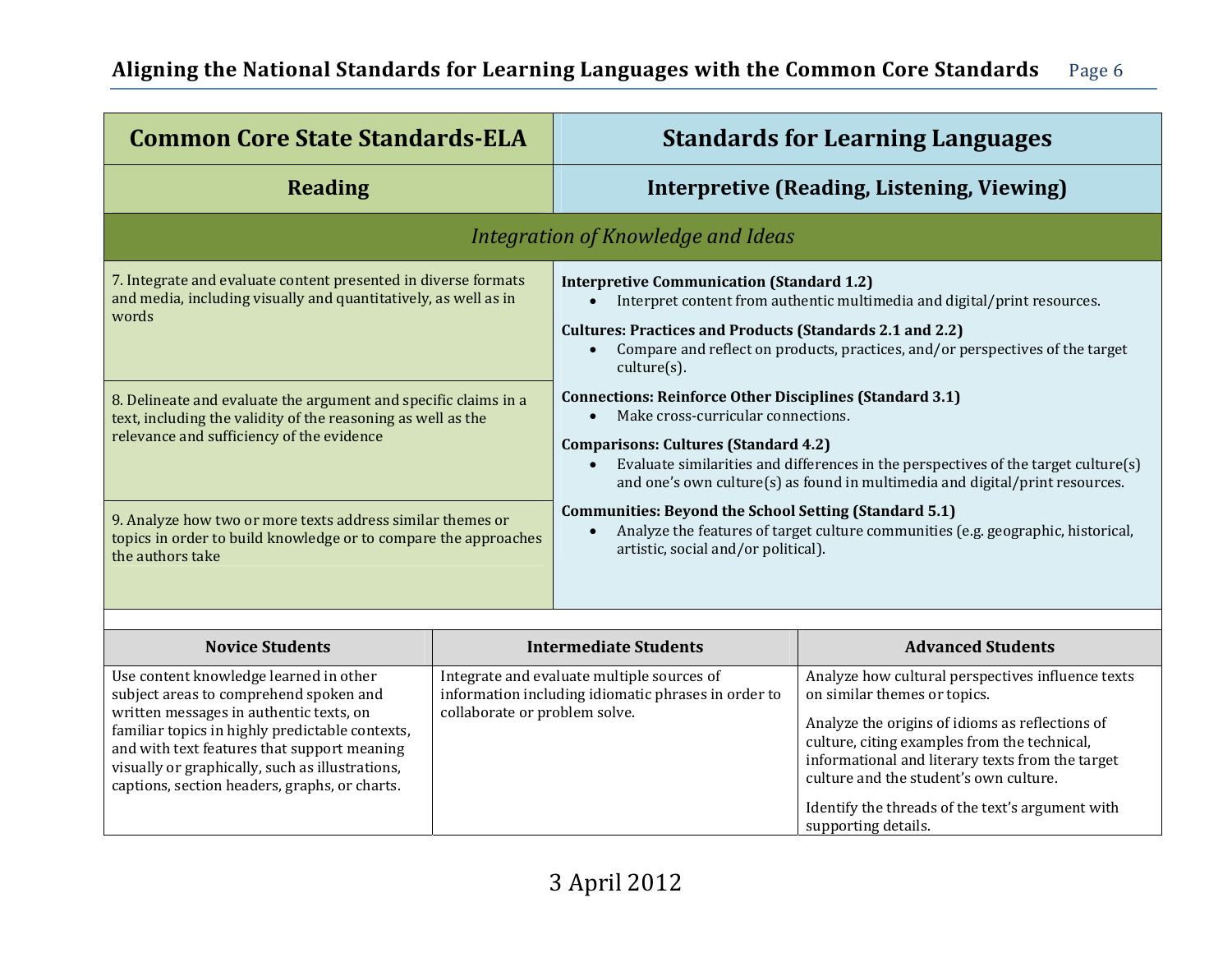| <b>Common Core State Standards-ELA</b>                                                                                                                                                                                  |                                                                                                                                                                                   |                                                                                                                                                                                                                                                                                                                                                                                                                                                                                                                                                       | <b>Standards for Learning Languages</b>                                                                                        |  |
|-------------------------------------------------------------------------------------------------------------------------------------------------------------------------------------------------------------------------|-----------------------------------------------------------------------------------------------------------------------------------------------------------------------------------|-------------------------------------------------------------------------------------------------------------------------------------------------------------------------------------------------------------------------------------------------------------------------------------------------------------------------------------------------------------------------------------------------------------------------------------------------------------------------------------------------------------------------------------------------------|--------------------------------------------------------------------------------------------------------------------------------|--|
| <b>Reading</b>                                                                                                                                                                                                          |                                                                                                                                                                                   |                                                                                                                                                                                                                                                                                                                                                                                                                                                                                                                                                       | Interpretive (Reading, Listening, Viewing)                                                                                     |  |
|                                                                                                                                                                                                                         |                                                                                                                                                                                   | Range of Reading and Level of Text Complexity                                                                                                                                                                                                                                                                                                                                                                                                                                                                                                         |                                                                                                                                |  |
| 10. Read and comprehend complex literary and informational<br>texts independently and proficiently                                                                                                                      |                                                                                                                                                                                   | <b>Interpretive Communication (Standard 1.2)</b><br>Monitor comprehension and use other sources to enhance understanding.<br>Apply critical reading skills to authentic written and aural sources.<br><b>Comparisons: Cultures (Standard 4.2)</b><br>Compare and reflect on products, practices, and/or perspectives of the target<br>culture(s) and one's own culture.<br><b>Communities: Beyond the School Setting (Standard 5.1)</b><br>Interpret authentic written and aural texts within the communities of the target<br>$\bullet$<br>language. |                                                                                                                                |  |
| <b>Novice Students</b>                                                                                                                                                                                                  |                                                                                                                                                                                   | <b>Intermediate Students</b>                                                                                                                                                                                                                                                                                                                                                                                                                                                                                                                          | <b>Advanced Students</b>                                                                                                       |  |
| Comprehend the principal message contained<br>in various media such as illustrated texts,<br>posters or advertisements, in familiar contexts<br>and with text features that support meaning<br>visually or graphically. | Interpret the message in increasingly complex texts<br>by using background knowledge and<br>comprehension strategies (e.g., through<br>redundancy, restatement and paraphrasing). |                                                                                                                                                                                                                                                                                                                                                                                                                                                                                                                                                       | Interpret the meaning of technical, informational<br>and literary texts by using background knowledge<br>and contextual clues. |  |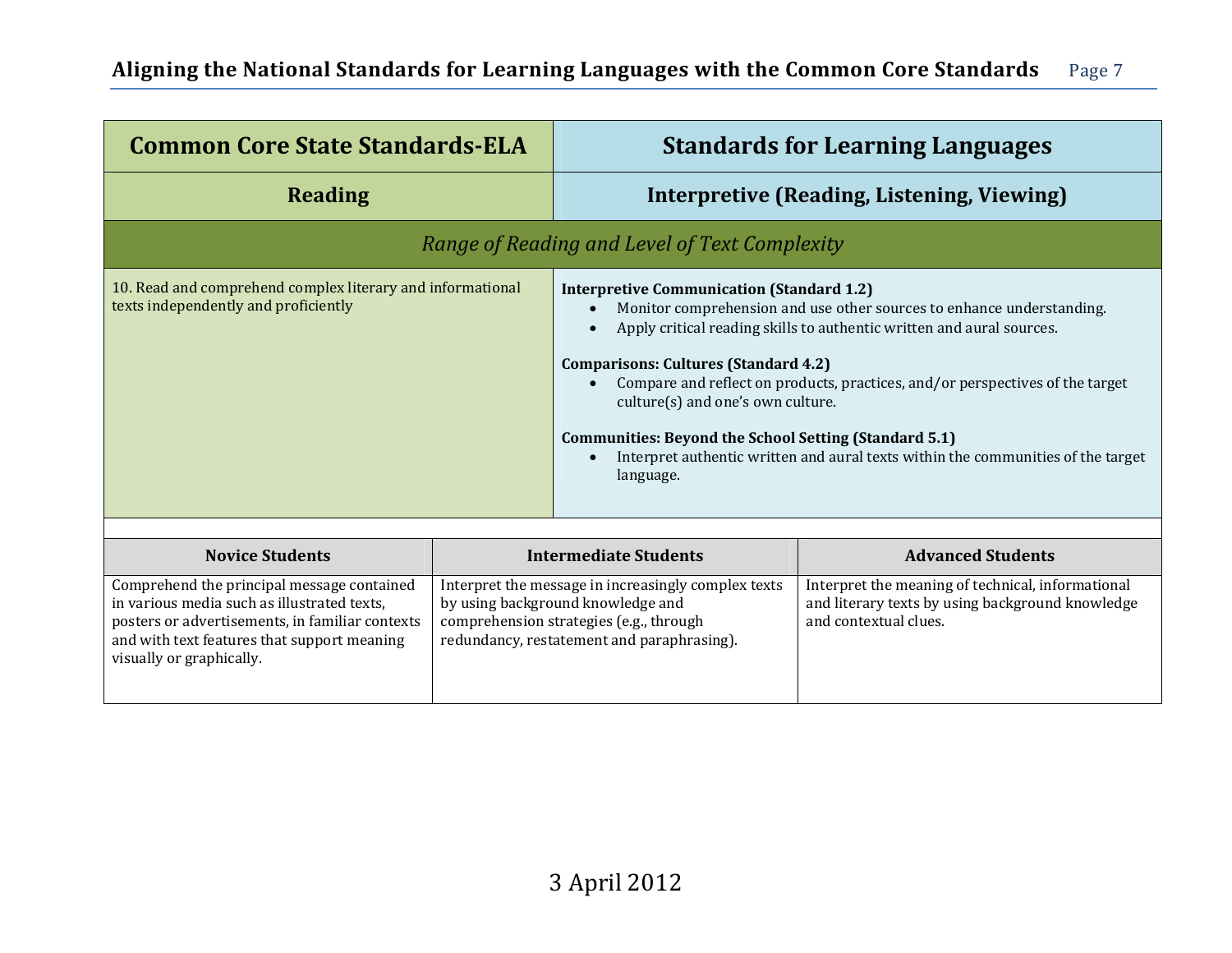| <b>Common Core State Standards-ELA</b>                                                                                                                                                                                                                                                                                                                                                                                                                       |                                                                                                                                                                      |                                                                                                                                                                                                                                                                                                                                                                                      | <b>Standards for Learning Languages</b>                                                                                                                                                                                                                                                                                                                                  |
|--------------------------------------------------------------------------------------------------------------------------------------------------------------------------------------------------------------------------------------------------------------------------------------------------------------------------------------------------------------------------------------------------------------------------------------------------------------|----------------------------------------------------------------------------------------------------------------------------------------------------------------------|--------------------------------------------------------------------------------------------------------------------------------------------------------------------------------------------------------------------------------------------------------------------------------------------------------------------------------------------------------------------------------------|--------------------------------------------------------------------------------------------------------------------------------------------------------------------------------------------------------------------------------------------------------------------------------------------------------------------------------------------------------------------------|
| <b>Writing</b>                                                                                                                                                                                                                                                                                                                                                                                                                                               |                                                                                                                                                                      |                                                                                                                                                                                                                                                                                                                                                                                      | <b>Presentational (Writing, Speaking, Visually Representing)</b>                                                                                                                                                                                                                                                                                                         |
|                                                                                                                                                                                                                                                                                                                                                                                                                                                              |                                                                                                                                                                      | <b>Text Types and Purposes</b>                                                                                                                                                                                                                                                                                                                                                       |                                                                                                                                                                                                                                                                                                                                                                          |
| 1. Write arguments to support claims in an analysis of<br>substantive topics or texts using valid reasoning and relevant<br>and sufficient evidence                                                                                                                                                                                                                                                                                                          |                                                                                                                                                                      | <b>Presentational Communication (Standard 1.3)</b><br>variety of topics.<br>$\bullet$<br>personal narrative, script).                                                                                                                                                                                                                                                                | Present information, concepts, and ideas to an audience of listeners or readers on a<br>Produce a variety of creative oral and written presentations (e.g. original story,                                                                                                                                                                                               |
| 2. Write informative/explanatory texts to examine and convey<br>complex ideas and information clearly and accurately through<br>the effective selection, organization, and analysis of content                                                                                                                                                                                                                                                               |                                                                                                                                                                      | Retell or summarize information in narrative form, demonstrating a consideration<br>$\bullet$<br>of audience.<br>Create and give persuasive speeches and write persuasive essays.<br>$\bullet$<br>Produce expository writing.<br>$\bullet$                                                                                                                                           |                                                                                                                                                                                                                                                                                                                                                                          |
| 3. Write narratives to develop real or imagined experiences or<br>events using effective technique, well-chosen details, and well-<br>structured event sequences                                                                                                                                                                                                                                                                                             |                                                                                                                                                                      | <b>Comparisons: Language (Standard 4.1)</b><br>language studied and one's own.                                                                                                                                                                                                                                                                                                       | Demonstrate understanding of the nature of language through comparisons of the                                                                                                                                                                                                                                                                                           |
| <b>Novice Students</b>                                                                                                                                                                                                                                                                                                                                                                                                                                       |                                                                                                                                                                      | <b>Intermediate Students</b>                                                                                                                                                                                                                                                                                                                                                         | <b>Advanced Students</b>                                                                                                                                                                                                                                                                                                                                                 |
| Use simple sentences on very familiar topics<br>to write:<br>explanations of products and/or<br>$\bullet$<br>practices of their own culture to peers in<br>the target culture.<br>short notes, messages and brief reports<br>$\bullet$<br>about themselves, people and things in<br>their environment.<br>illustrated stories about activities or<br>events in their environment.<br>charts created to identify pros and cons<br>$\bullet$<br>of an argument | some unfamiliar topics to write:<br>$\bullet$<br>in the target culture.<br>$\bullet$<br>cultures.<br>descriptive texts<br>$\bullet$<br>state an opinion<br>$\bullet$ | Use strings (a series) of sentences on familiar and<br>explanations and comparisons of products<br>and/or practices of their own culture to peers<br>stories or reports about personal experiences,<br>or other school subjects to share with<br>classmates and/or members of the target<br>summaries of plots and characters from<br>selected pieces of age-appropriate literature. | Use paragraph length discourse with cohesive<br>devices to narrate and describe across time frames<br>to write:<br>analyses of expressive products of the culture<br>$\bullet$<br>from a variety of sources and genres.<br>original pieces and narratives.<br>$\bullet$<br>detailed texts on a broad variety of concrete<br>$\bullet$<br>social and professional topics. |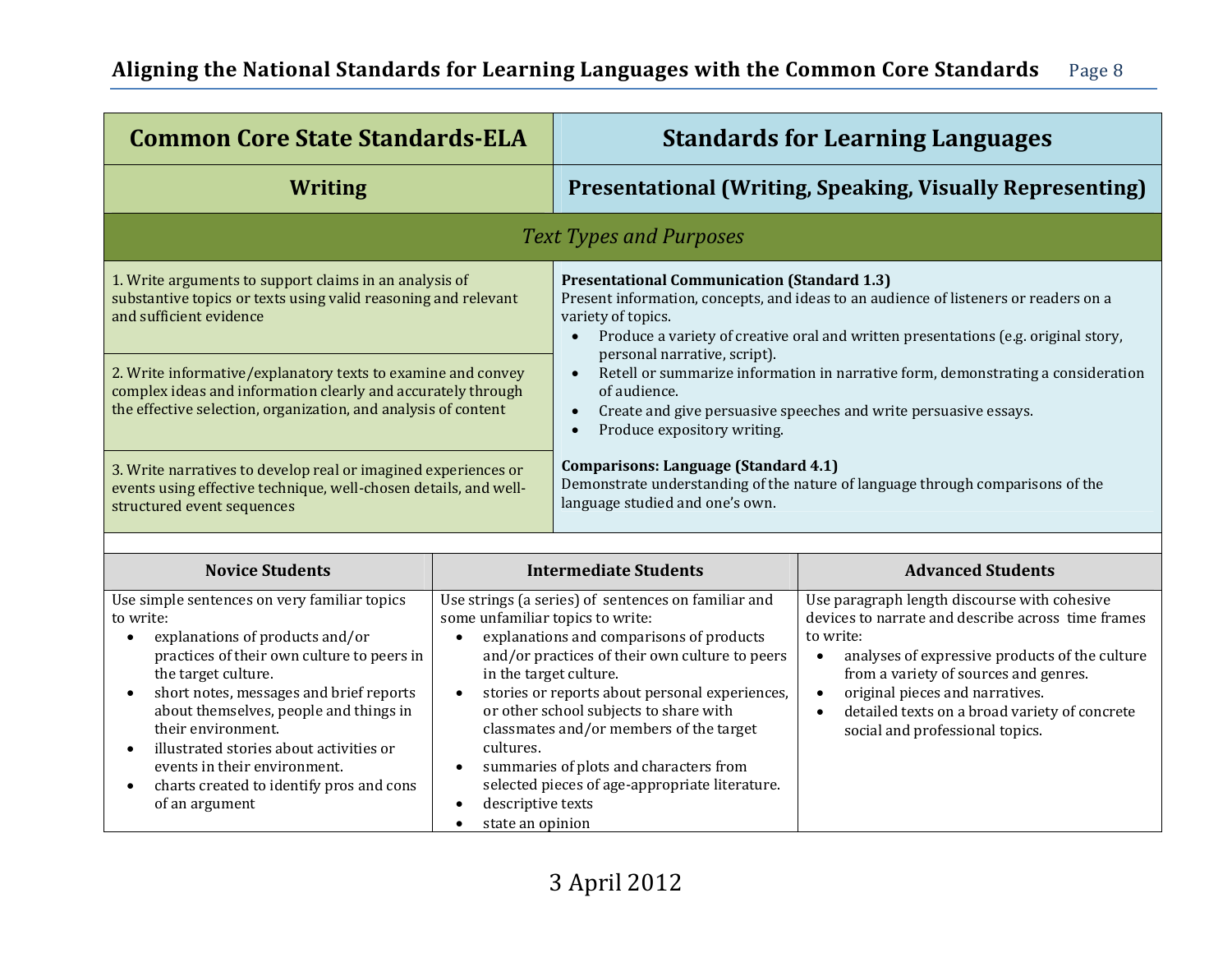| <b>Common Core State Standards-ELA</b>                                                                                                                                                                      |                                                                                                                                                                                                                               |                                                                                                                                                                                                                                                                                                                                                                                                                                                                                                                                                                                                                                                                                                                                                                                                                | <b>Standards for Learning Languages</b>                                                                                                                                                                                                            |
|-------------------------------------------------------------------------------------------------------------------------------------------------------------------------------------------------------------|-------------------------------------------------------------------------------------------------------------------------------------------------------------------------------------------------------------------------------|----------------------------------------------------------------------------------------------------------------------------------------------------------------------------------------------------------------------------------------------------------------------------------------------------------------------------------------------------------------------------------------------------------------------------------------------------------------------------------------------------------------------------------------------------------------------------------------------------------------------------------------------------------------------------------------------------------------------------------------------------------------------------------------------------------------|----------------------------------------------------------------------------------------------------------------------------------------------------------------------------------------------------------------------------------------------------|
| <b>Writing</b>                                                                                                                                                                                              |                                                                                                                                                                                                                               |                                                                                                                                                                                                                                                                                                                                                                                                                                                                                                                                                                                                                                                                                                                                                                                                                | <b>Presentational (Writing, Speaking, Visually Representing)</b>                                                                                                                                                                                   |
|                                                                                                                                                                                                             |                                                                                                                                                                                                                               | <b>Production and Distribution of Writing</b>                                                                                                                                                                                                                                                                                                                                                                                                                                                                                                                                                                                                                                                                                                                                                                  |                                                                                                                                                                                                                                                    |
| 4. Produce clear and coherent writing in which the development,<br>organization, and style are appropriate to task, purpose, and<br>audience                                                                |                                                                                                                                                                                                                               | <b>Presentational Communication (Standard 1.3)</b><br>Present information, concepts, and ideas to an audience of listeners or readers on a<br>variety of topics, knowing how, when, and why to say what to whom.<br>Retell or summarize information in narrative form, demonstrating a consideration<br>of audience.<br>Self-edit written work for content, organization, and grammar.<br><b>Cultures: Practices and Perspectives (Standard 2.1):</b><br>Demonstrate an understanding of the relationship between the practices and<br>perspectives of the cultures studied.<br><b>Cultures: Products and Perspectives (Standard 2.2)</b><br>Demonstrate an understanding of the relationship between the products and<br>perspectives of the cultures studied.<br><b>Comparisons: Language (Standard 4.1)</b> |                                                                                                                                                                                                                                                    |
| 5. Develop and strengthen writing as needed by planning,<br>revising, editing, rewriting, or trying a new approach                                                                                          |                                                                                                                                                                                                                               |                                                                                                                                                                                                                                                                                                                                                                                                                                                                                                                                                                                                                                                                                                                                                                                                                |                                                                                                                                                                                                                                                    |
| 6. Use technology, including the Internet, to produce and publish<br>writing and to interact and collaborate with others                                                                                    |                                                                                                                                                                                                                               | Demonstrate understanding of the nature of language through comparisons of the<br>language studied and one's own.<br><b>Communities: Beyond the School Setting (Standard 5.1)</b><br>Use the language both within and beyond the school setting.                                                                                                                                                                                                                                                                                                                                                                                                                                                                                                                                                               |                                                                                                                                                                                                                                                    |
| <b>Novice Students</b>                                                                                                                                                                                      |                                                                                                                                                                                                                               | <b>Intermediate Students</b>                                                                                                                                                                                                                                                                                                                                                                                                                                                                                                                                                                                                                                                                                                                                                                                   | <b>Advanced Students</b>                                                                                                                                                                                                                           |
| Produce written and spoken messages such as<br>short notes, messages, stories or reports about<br>people and things in their environment using a<br>variety of media, including print and digital<br>tools. | Produce written and spoken messages such as<br>reports, articles, summaries or original stories on<br>topics related to personal interest or study<br>Show an increasing awareness of errors and the<br>ability to self-edit. |                                                                                                                                                                                                                                                                                                                                                                                                                                                                                                                                                                                                                                                                                                                                                                                                                | Produce detailed texts on a broad variety of<br>concrete social and professional topics.<br>Produce analyses of expressive products of the<br>culture from a variety of sources and genres;<br>explain target culture texts to monolingual English |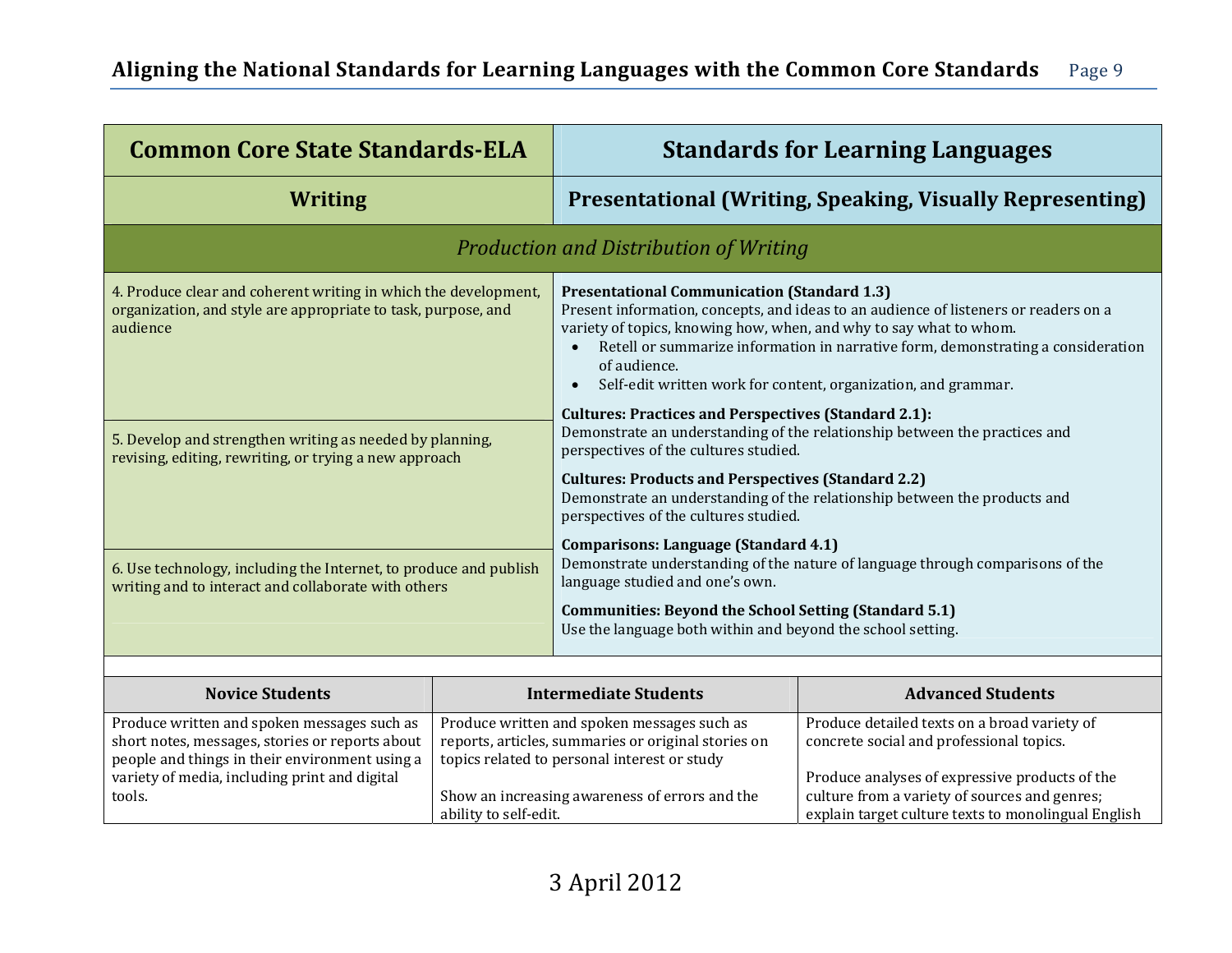| Make corrections and edit work when<br>receiving feedback from teacher or peer. | Use a variety of media, including print and digital<br>tools. | speakers, with appropriate interpretation of<br>cultural nuance and cultural perspective. |
|---------------------------------------------------------------------------------|---------------------------------------------------------------|-------------------------------------------------------------------------------------------|
|                                                                                 |                                                               | Produce original pieces and narratives.                                                   |
|                                                                                 |                                                               | Demonstrate conscious efforts at self-editing.                                            |
|                                                                                 |                                                               | Use a variety of media, including print and digital<br>tools.                             |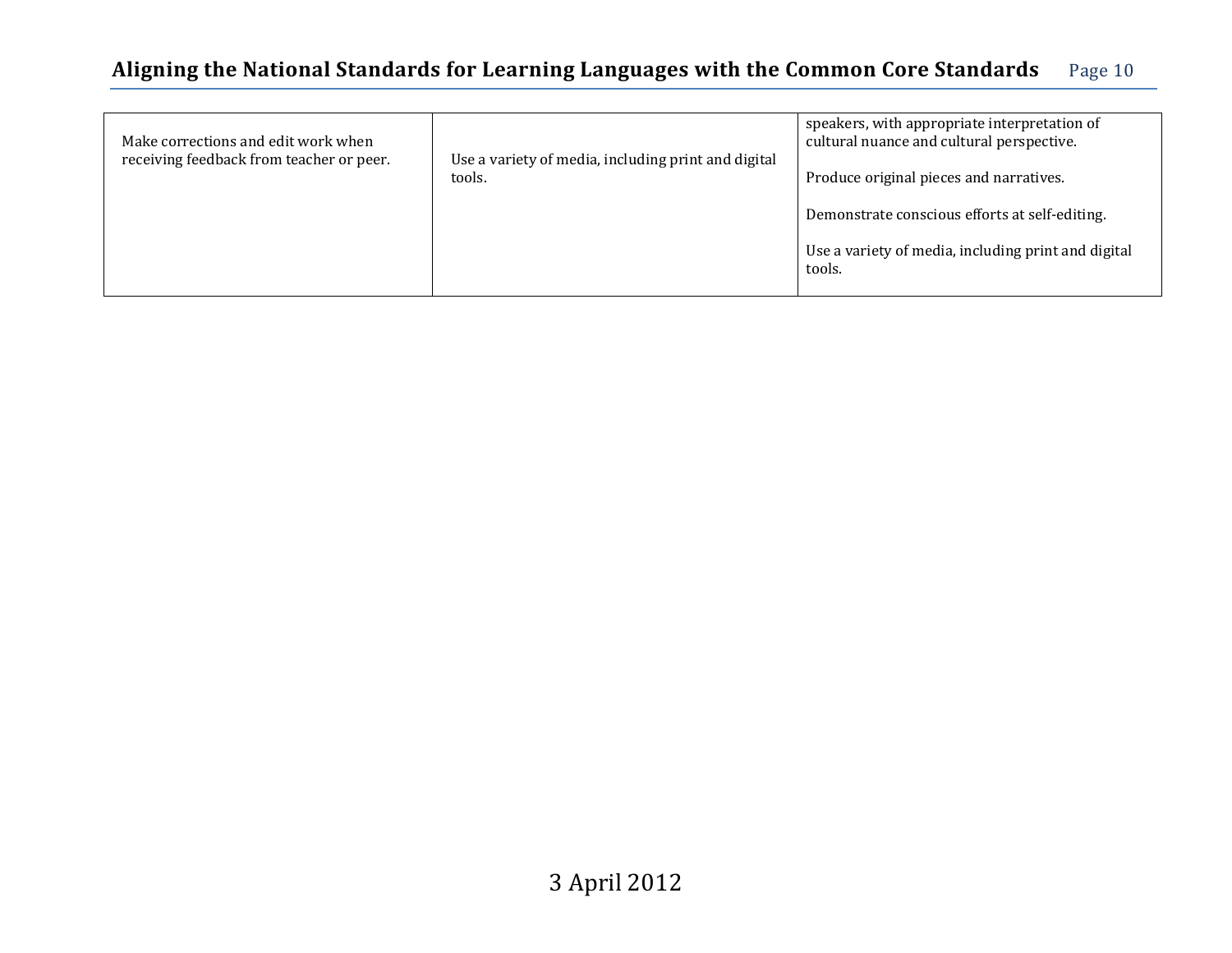| <b>Common Core State Standards-ELA</b>                                                                                                                                                    | <b>Standards for Learning Languages</b>                                                                                                                                                                                                                                                                                                                                                                                                                                                                                                                                                                                                                     |
|-------------------------------------------------------------------------------------------------------------------------------------------------------------------------------------------|-------------------------------------------------------------------------------------------------------------------------------------------------------------------------------------------------------------------------------------------------------------------------------------------------------------------------------------------------------------------------------------------------------------------------------------------------------------------------------------------------------------------------------------------------------------------------------------------------------------------------------------------------------------|
| <b>Writing</b>                                                                                                                                                                            | <b>Presentational (Writing, Speaking, Visually Representing)</b>                                                                                                                                                                                                                                                                                                                                                                                                                                                                                                                                                                                            |
|                                                                                                                                                                                           | <b>Research to Build and Present Knowledge</b>                                                                                                                                                                                                                                                                                                                                                                                                                                                                                                                                                                                                              |
| 7. Conduct short as well as more sustained research projects<br>based on focused questions, demonstrating understanding of the<br>subject under investigation                             | <b>Presentational Communication (Standard 1.3)</b><br>Present information, concepts, and ideas to an audience of listeners or readers on a<br>variety of topics.<br>Expound on familiar topics and those requiring research.<br>$\bullet$<br>Produce expository writing including researched reports.<br>$\bullet$<br>Use reference tools, acknowledge sources and cite them appropriately.<br>$\bullet$<br>Demonstrate an understanding of features of target culture communities (e.g.<br>$\bullet$<br>geographic, historical, artistic, social and/or political).<br>Demonstrate knowledge and understanding of content across disciplines.<br>$\bullet$ |
| 8. Gather relevant information from multiple print and digital<br>sources, assess the credibility and accuracy of each source, and<br>integrate the information while avoiding plagiarism | <b>Interpretive Communication (Standard 1.2)</b><br>Understand and interpret written and spoken language on a variety of topics.<br><b>Cultures: Practices and Perspectives (Standard 2.1)</b><br>Demonstrate an understanding of the relationship between the practices and<br>perspectives of cultures studied.<br><b>Cultures: Products and Perspectives (Standard 2.2)</b>                                                                                                                                                                                                                                                                              |
|                                                                                                                                                                                           | Demonstrate an understanding of the relationship between the products and<br>perspectives of cultures studied.                                                                                                                                                                                                                                                                                                                                                                                                                                                                                                                                              |
| 9. Draw evidence from literary or informational texts to support<br>analysis, reflection, and research                                                                                    | <b>Connections: Reinforce Other Disciplines (Standard 3.1)</b><br>Reinforce and further knowledge of other disciplines through the target language.                                                                                                                                                                                                                                                                                                                                                                                                                                                                                                         |
|                                                                                                                                                                                           | <b>Connections: Acquiring New Information (Standard 3.2)</b><br>Acquire information and recognize the distinctive viewpoints that are only available<br>through the target language and its cultures.                                                                                                                                                                                                                                                                                                                                                                                                                                                       |
|                                                                                                                                                                                           | <b>Comparisons: Culture (Standard 4.2)</b><br>Demonstrate understanding of the nature of culture through comparisons of the culture<br>studied and one's own.                                                                                                                                                                                                                                                                                                                                                                                                                                                                                               |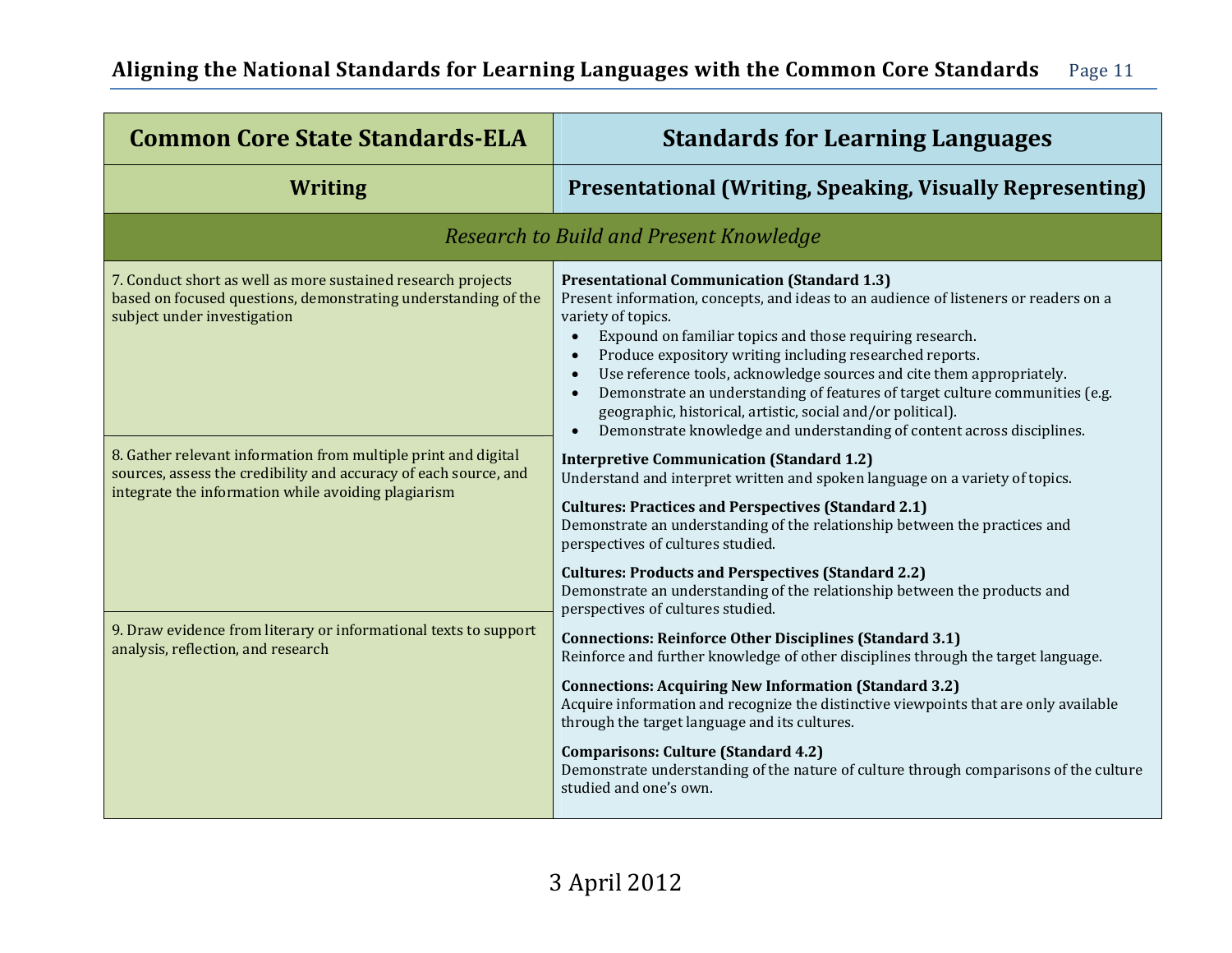┑

 $\Gamma$ 

| <b>Novice Students</b>                                                                                                                                                                                                                 | <b>Intermediate Students</b>                                                                                                                                                                                                                                                                                                                          | <b>Advanced Students</b>                                                                                                                                                                                                                                                                                                                                                                                                                                                                                                                                                                                                                 |
|----------------------------------------------------------------------------------------------------------------------------------------------------------------------------------------------------------------------------------------|-------------------------------------------------------------------------------------------------------------------------------------------------------------------------------------------------------------------------------------------------------------------------------------------------------------------------------------------------------|------------------------------------------------------------------------------------------------------------------------------------------------------------------------------------------------------------------------------------------------------------------------------------------------------------------------------------------------------------------------------------------------------------------------------------------------------------------------------------------------------------------------------------------------------------------------------------------------------------------------------------------|
| Explain a local or global practice, product, or<br>issue.<br>Utilize one or two credible sources, skimming<br>and scanning websites, to create surveys or<br>complete graphic organizers<br>Identify key details to support an opinion | Explore local and global issues to prepare<br>summaries, or short reports utilizing digital tools<br>Utilize a few sources and occasionally reference<br>these sources accurately. Evaluate credibility and<br>accuracy of the source.<br>Investigate cultural perspectives through individual<br>or collaborative research on products and practices | Summarize texts intended for native speakers to<br>support analysis, reflection and research related to<br>global issues while integrating cross-cultural<br>perspectives.<br>Utilize a variety of sources and reference these<br>sources accurately, including international and<br>domestic sources in the target language (e.g.,<br>heritage/immigrant community newspapers, radio<br>and TV broadcasts, or websites).<br>Use information from a variety of sources in the<br>target language, including sources produced by<br>writers in the target culture for target culture<br>readers and listeners as well as sources produced |
|                                                                                                                                                                                                                                        |                                                                                                                                                                                                                                                                                                                                                       | by writers in the base culture (e.g., émigré<br>community, for émigré readers and listeners) in<br>order to create one's own argument, drawing<br>appropriately on research for evidence<br>Acquire the skills to cite sources appropriately both<br>for target culture expectations and for US cultural                                                                                                                                                                                                                                                                                                                                 |
|                                                                                                                                                                                                                                        |                                                                                                                                                                                                                                                                                                                                                       | expectations.<br>Identify and weigh relevant evidence to address<br>globally significant researchable questions.                                                                                                                                                                                                                                                                                                                                                                                                                                                                                                                         |
|                                                                                                                                                                                                                                        |                                                                                                                                                                                                                                                                                                                                                       | Look for balance of perspectives across cultures and<br>evaluate the reliability of different sources of target<br>culture information                                                                                                                                                                                                                                                                                                                                                                                                                                                                                                   |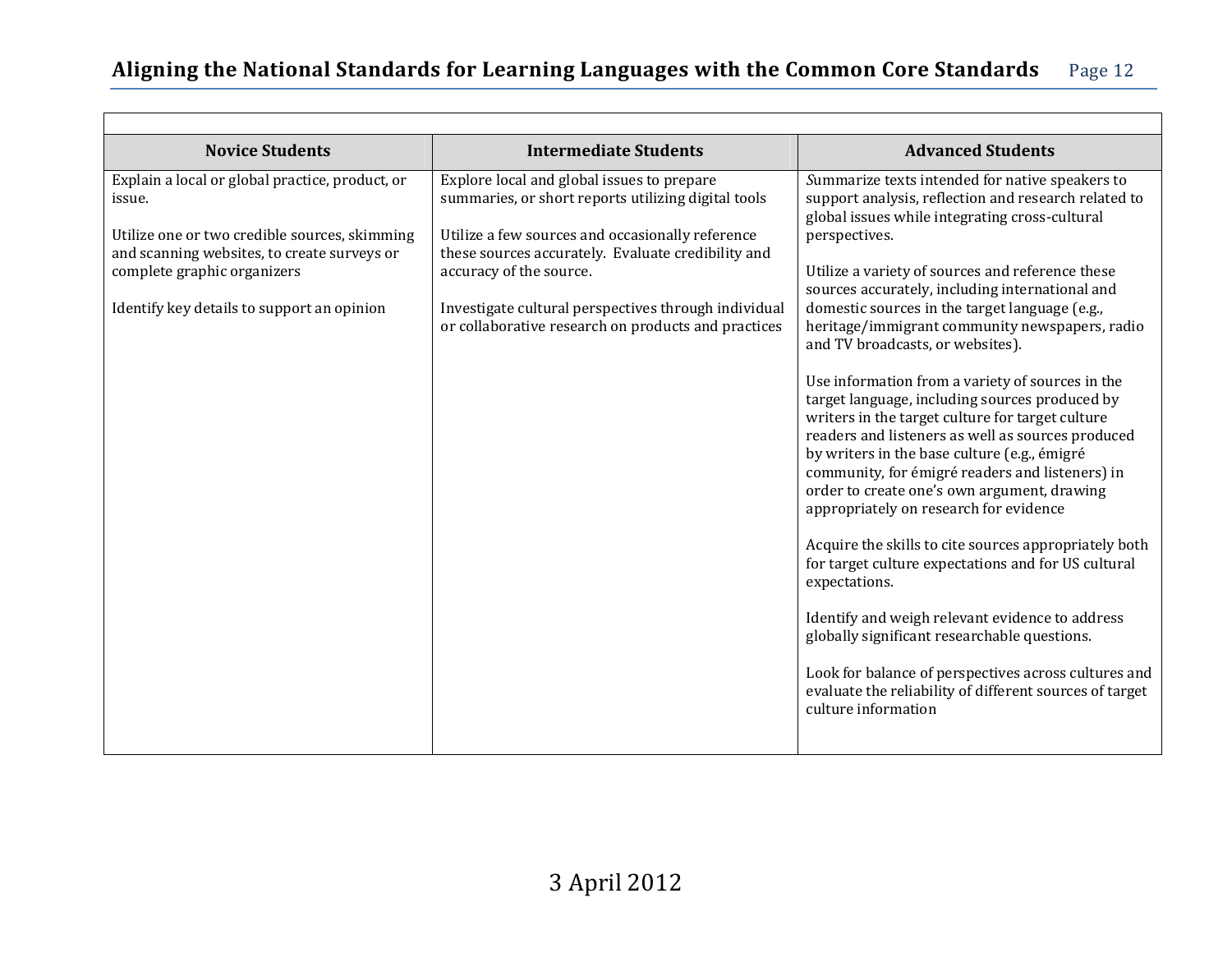| <b>Common Core State Standards-ELA</b>                                                                                                                                                                        | <b>Standards for Learning Languages</b>                                                                                                                                                                                                                                                                                                                                                                                                                                                                                                                                                                                                                             |
|---------------------------------------------------------------------------------------------------------------------------------------------------------------------------------------------------------------|---------------------------------------------------------------------------------------------------------------------------------------------------------------------------------------------------------------------------------------------------------------------------------------------------------------------------------------------------------------------------------------------------------------------------------------------------------------------------------------------------------------------------------------------------------------------------------------------------------------------------------------------------------------------|
| Writing                                                                                                                                                                                                       | <b>Presentational (Writing, Speaking, Visually Representing)</b>                                                                                                                                                                                                                                                                                                                                                                                                                                                                                                                                                                                                    |
|                                                                                                                                                                                                               | Range of Writing                                                                                                                                                                                                                                                                                                                                                                                                                                                                                                                                                                                                                                                    |
| 10. Write routinely over extended time frames (time for<br>research, reflection, and revision) and shorter time frames (a<br>single sitting or a day or two) for a range of tasks, purposes, and<br>audiences | <b>Presentational Communication (Standard 1.3)</b><br>Present information, concepts, and ideas to an audience of listeners or readers on a<br>variety of topics.<br>Self-monitor and adjust language production.<br>$\bullet$<br>Self-edit written work for content, organization, and grammar.<br><b>Cultures: Practices and Perspectives (Standard 2.1)</b><br>Demonstrate an understanding of the relationship between practices and perspectives of<br>the cultures studied.<br><b>Cultures: Products and Perspectives (Standard 2.2)</b><br>Demonstrate an understanding of the relationship between the products and<br>perspectives of the cultures studied. |

| <b>Novice Students</b>                                                     | <b>Intermediate Students</b>                                                                                                                                                  | <b>Advanced Students</b>                                                                                                                   |
|----------------------------------------------------------------------------|-------------------------------------------------------------------------------------------------------------------------------------------------------------------------------|--------------------------------------------------------------------------------------------------------------------------------------------|
| Write using a limited range of<br>vocabulary on previously studied topics. | Write demonstrating a command of an expanding number<br>of words and phrases and of a limited number of idiomatic<br>expressions and culturally appropriate vocabulary. Begin | Write demonstrating control of an extensive<br>vocabulary, including a number of idiomatic and<br>culturally authentic expressions. Expand |
| Write a response to video or text<br>prompts.                              | to use outside sources to expand their vocabulary.                                                                                                                            | vocabulary by using outside sources. Use more<br>specialized and precise terms.                                                            |
|                                                                            | Write emails, texts or other short messages.                                                                                                                                  |                                                                                                                                            |
| Research, organize and present a topic                                     |                                                                                                                                                                               | Use complex syntax and paragraph structure, and                                                                                            |
| given an outline, template, or graphic<br>source.                          | Work collaboratively to communicate successfully<br>messages or research contemporary issues.                                                                                 | show coherence and cohesion of writing.                                                                                                    |
|                                                                            | Develop creative products.                                                                                                                                                    | Present information, concepts or ideas of global<br>significance.                                                                          |
|                                                                            |                                                                                                                                                                               | Develop creative products.                                                                                                                 |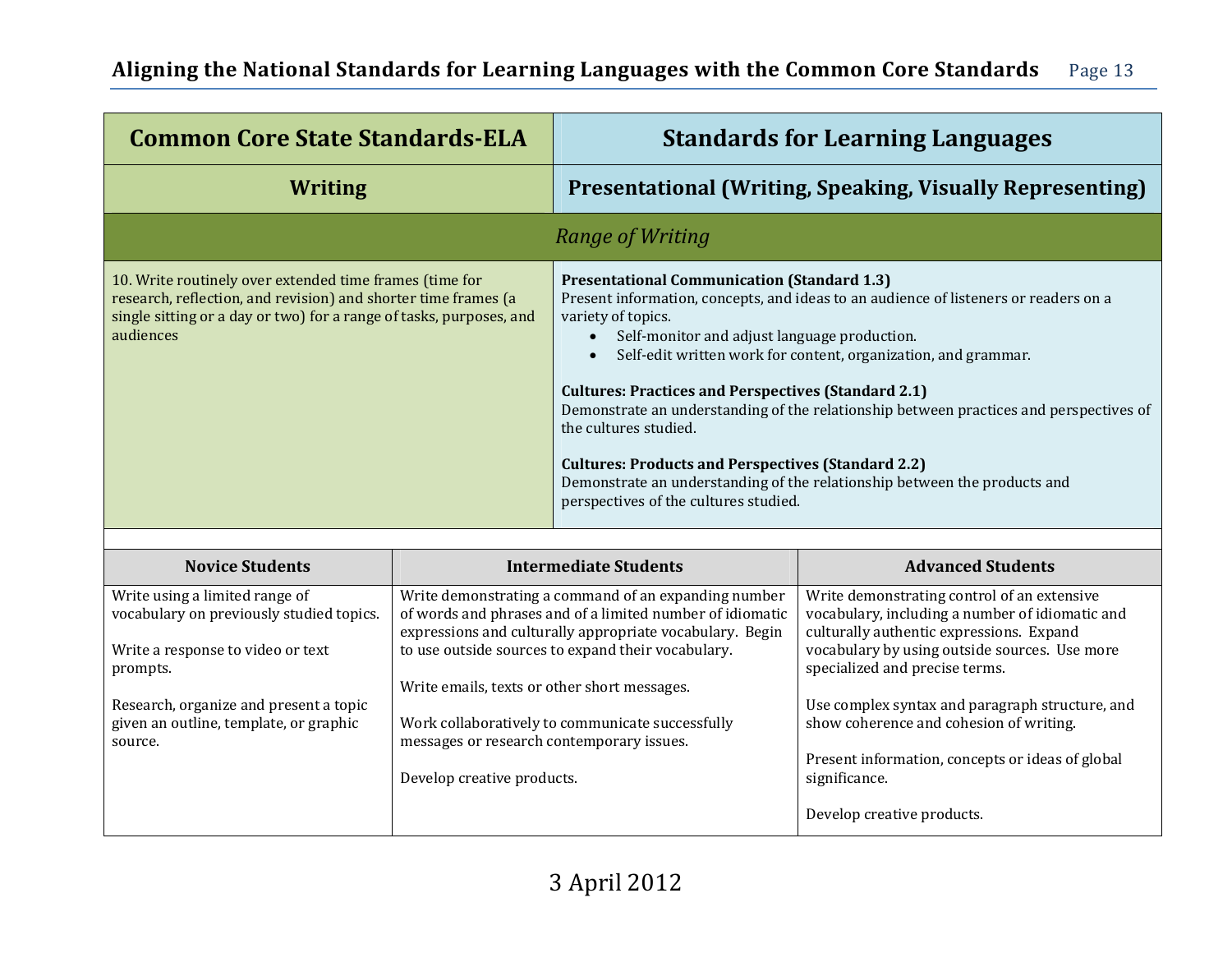| <b>Common Core State Standards-ELA</b>                                                                                                                                                                                                                                    | <b>Standards for Learning Languages</b>                                                                                                                                                                                                                                                                                                                                                                                                                                                                                                                                                      |  |  |  |
|---------------------------------------------------------------------------------------------------------------------------------------------------------------------------------------------------------------------------------------------------------------------------|----------------------------------------------------------------------------------------------------------------------------------------------------------------------------------------------------------------------------------------------------------------------------------------------------------------------------------------------------------------------------------------------------------------------------------------------------------------------------------------------------------------------------------------------------------------------------------------------|--|--|--|
| <b>Speaking and Listening</b>                                                                                                                                                                                                                                             | <b>Interpersonal (Speaking &amp; Listening; Reading &amp; Writing)</b>                                                                                                                                                                                                                                                                                                                                                                                                                                                                                                                       |  |  |  |
| <b>Comprehension and Collaboration</b>                                                                                                                                                                                                                                    |                                                                                                                                                                                                                                                                                                                                                                                                                                                                                                                                                                                              |  |  |  |
| 1. Prepare for and participate effectively in a range of<br>conversations and collaborations with diverse partners, building<br>on others' ideas and expressing their own clearly and<br>persuasively<br>2. Integrate and evaluate information presented in diverse media | <b>Interpersonal Communication (Standard 1.1)</b><br>Engage in conversations, provide and obtain information, express feelings and emotions,<br>and exchange opinions.<br>Engage in the oral exchange of ideas in formal and informal situations.<br>$\bullet$<br>Elicit information and clarify meaning by using a variety of strategies.<br>State and support opinions in oral interactions.<br>Self-monitor and adjust language production.<br>Converse in ways that reflect knowledge of target culture communities (e.g.,<br>geographic, historical, artistic, social and/or political. |  |  |  |
| and formats, including visually, quantitatively, and orally                                                                                                                                                                                                               | <b>Cultures: Practices and Perspectives (Standard 2.1)</b><br>Use appropriate verbal and non-verbal behavior in interpersonal<br>communication.<br><b>Cultures: Products and Perspectives (Standard 2.2)</b>                                                                                                                                                                                                                                                                                                                                                                                 |  |  |  |
|                                                                                                                                                                                                                                                                           | Compare and contrast artifacts, themes, ideas, and perspectives across cultures<br>$\bullet$<br><b>Connections: Acquiring New Information (Standard 3.2)</b>                                                                                                                                                                                                                                                                                                                                                                                                                                 |  |  |  |
| 3. Evaluate a speaker's point of view, reasoning, and use of<br>evidence and rhetoric                                                                                                                                                                                     | Use age-appropriate authentic sources to prepare for discussions.<br>$\bullet$<br>Comparisons: Language (Standard 4.1)<br>Demonstrate an awareness of formal and informal language expressions in other<br>languages and one's own.<br><b>Communities: Lifelong Learning (Standard 5.2)</b><br>Establish and/or maintain interpersonal relations with speakers of the target<br>language.                                                                                                                                                                                                    |  |  |  |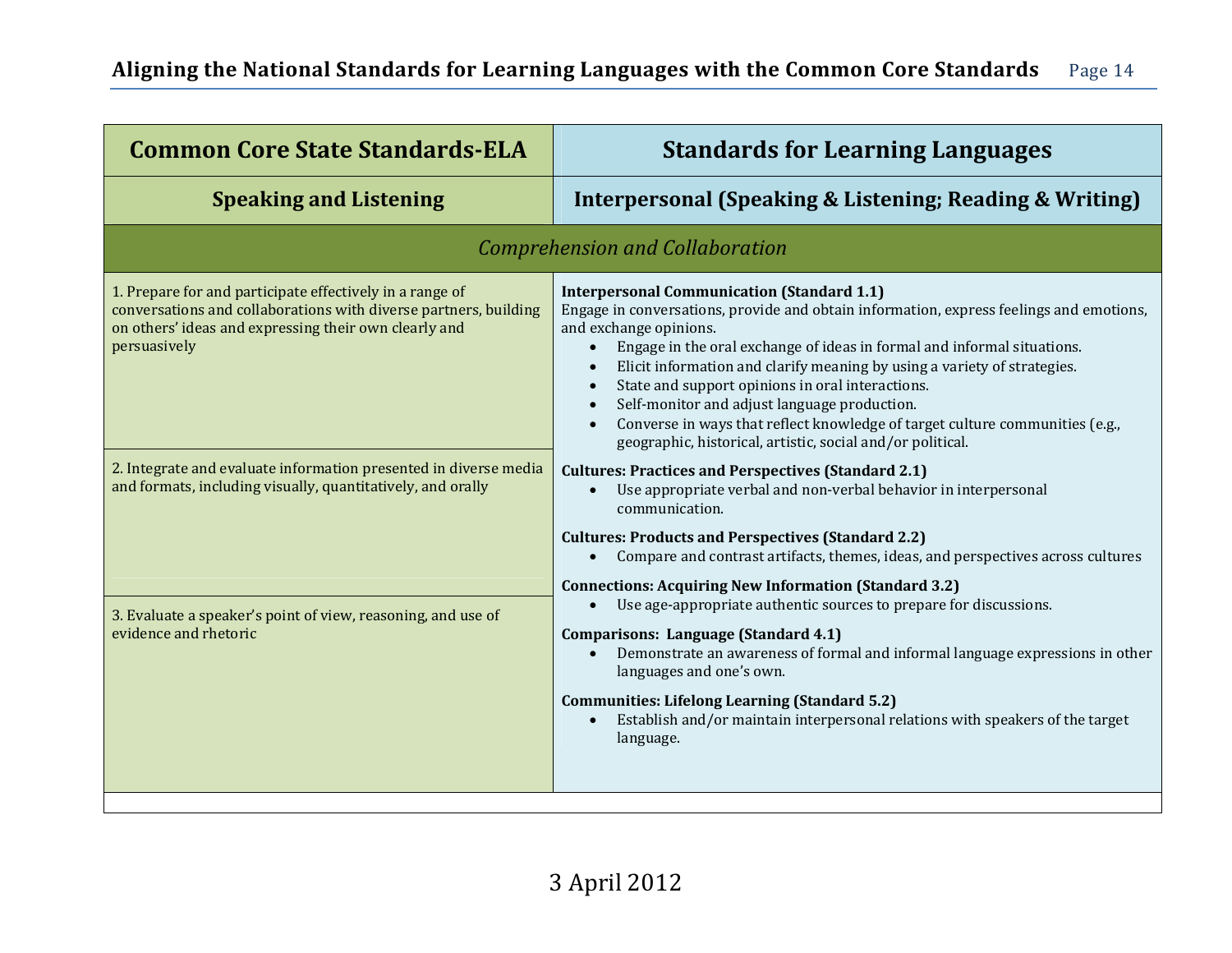| <b>Novice Students</b>                          | <b>Intermediate Students</b>                                                       | <b>Advanced Students</b>                               |
|-------------------------------------------------|------------------------------------------------------------------------------------|--------------------------------------------------------|
| During highly predictable interactions on very  | During conversations on familiar topics, express                                   | During conversations and discussions on a range of     |
| familiar topics, communicate by using basic     | one's own thoughts, using sentences and strings of                                 | topics, narrate and describe in connected discourse.   |
| statements. Communication often requires        | sentences. Use increasingly culturally appropriate                                 | Respect cultural behaviors during interactions.        |
| support from others to maintain the             | behaviors during interactions.                                                     |                                                        |
| conversation and obtain comprehensibility.      |                                                                                    | Exchange, support, and discuss opinions and            |
| Demonstrate limited awareness of and imitate    | Compare, contrast, and express preferences,                                        | individual perspectives on global issues or historical |
| some culturally-appropriate behaviors.          | opinions, and perspectives on events, experiences,<br>and other familiar subjects. | themes                                                 |
| Share likes and dislikes in conversation with   |                                                                                    | Respect cultural norms during cross-cultural           |
| others.                                         | Give and follow directions, ask for clarification as                               | interactions.                                          |
|                                                 | needed to participate in interactions within and                                   |                                                        |
| Give and follow simple instructions to          | across cultures.                                                                   | Share analyses and personal reactions to               |
| participate in meaningful activities within and |                                                                                    | informational and straightforward literary texts.      |
| across cultures.                                | Not only answer, but also ask questions; not only                                  |                                                        |
|                                                 | respond, but also initiate communication.                                          | Develop and propose solutions to issues and            |
| Ask and answer questions about topics, such     |                                                                                    | concrete problems that are common to                   |
| as family, school events, and celebrations in   | Exchange information about personally meaningful                                   | communities near and far.                              |
| person or via letters, e-mail, and multimedia.  | events and experiences and cross-disciplinary                                      |                                                        |
|                                                 | themes.                                                                            |                                                        |
| Collaborate to solve simple real life problems. |                                                                                    |                                                        |
|                                                 | Collaborate to propose solutions to common real life                               |                                                        |
| Interpret visual or auditory cues of the target | problems.                                                                          |                                                        |
| language, such as gestures or intonation.       |                                                                                    |                                                        |
|                                                 |                                                                                    |                                                        |
|                                                 |                                                                                    |                                                        |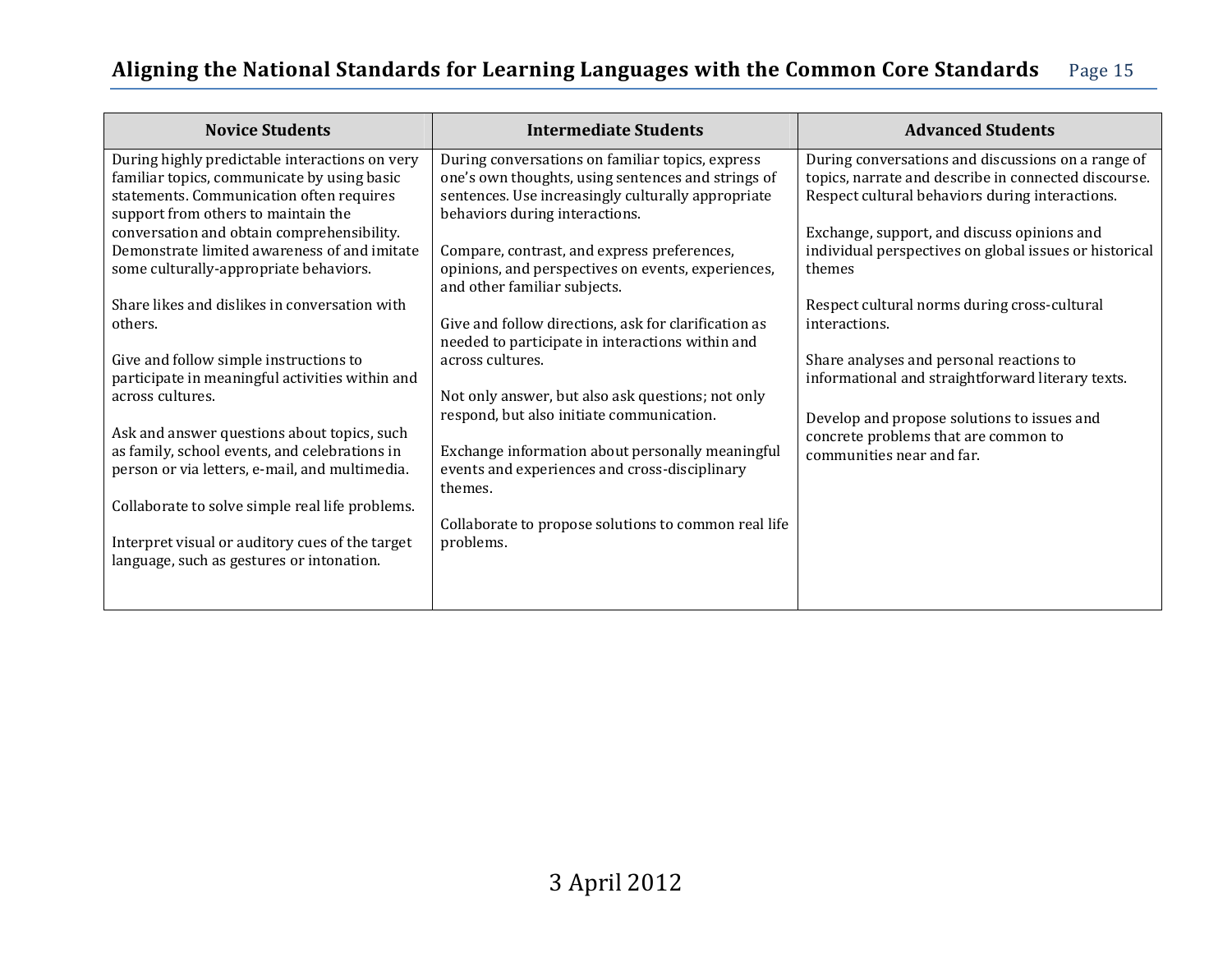| <b>Common Core State Standards-ELA</b>                                                                                                                                                                                                                                                                                                                            | <b>Standards for Learning Languages</b>                                                                                                                                                                                                                                                                                                                                                                                                                                                                                                                                                                                                                                                |  |  |  |
|-------------------------------------------------------------------------------------------------------------------------------------------------------------------------------------------------------------------------------------------------------------------------------------------------------------------------------------------------------------------|----------------------------------------------------------------------------------------------------------------------------------------------------------------------------------------------------------------------------------------------------------------------------------------------------------------------------------------------------------------------------------------------------------------------------------------------------------------------------------------------------------------------------------------------------------------------------------------------------------------------------------------------------------------------------------------|--|--|--|
| <b>Speaking and Listening</b>                                                                                                                                                                                                                                                                                                                                     | <b>Presentational (Writing, Speaking, Visually Representing)</b>                                                                                                                                                                                                                                                                                                                                                                                                                                                                                                                                                                                                                       |  |  |  |
| Presentation of Knowledge and Ideas                                                                                                                                                                                                                                                                                                                               |                                                                                                                                                                                                                                                                                                                                                                                                                                                                                                                                                                                                                                                                                        |  |  |  |
| 4. Present information, findings, and supporting evidence such<br>that listeners can follow the line of reasoning and the<br>organization, development, and style are appropriate to task,<br>purpose, and audience<br>5. Make strategic use of digital media and visual displays of data<br>to express information and enhance understanding of<br>presentations | <b>Presentational Communication: (Standard 1.3)</b><br>Present information, concepts, and ideas to an audience of listeners or readers on a<br>variety of topics.<br>Produce a variety of creative oral presentations (e.g. original story, personal<br>narrative, speech, performance).<br>Retell or summarize information in narrative form, demonstrating a<br>$\bullet$<br>consideration of audience.<br>Create and give persuasive speeches.<br>$\bullet$<br>Expound on familiar topics and those requiring research.<br>$\bullet$<br>Self-monitor and adjust language production.<br>$\bullet$<br>Use information about features of target culture communities (e.g. geographic, |  |  |  |
| 6. Adapt speech to a variety of contexts and communicative<br>tasks, demonstrating command of formal English when indicated<br>or appropriate                                                                                                                                                                                                                     | historical, artistic, social and/or political) in presentations.<br>Incorporate content across disciplines in presentations.<br><b>Connections: Acquiring information (Standard 3.2)</b><br>Use age-appropriate authentic sources to prepare for discussions.                                                                                                                                                                                                                                                                                                                                                                                                                          |  |  |  |

| <b>Novice Students</b>                                                                                                                                                                    | <b>Intermediate Students</b>                                                                                                                                                        | <b>Advanced Students</b>                                                                                                                                                                                                                                        |
|-------------------------------------------------------------------------------------------------------------------------------------------------------------------------------------------|-------------------------------------------------------------------------------------------------------------------------------------------------------------------------------------|-----------------------------------------------------------------------------------------------------------------------------------------------------------------------------------------------------------------------------------------------------------------|
| Communicate one's message when<br>presenting rehearsed material on familiar<br>topics.                                                                                                    | Express one's own thoughts with sufficient<br>accuracy that sympathetic listeners<br>understand most of what is presented.                                                          | Report, narrate, and describe with a high degree of facility<br>when making oral presentations on familiar and well<br>researched topics.                                                                                                                       |
| Present with a variety of media, including<br>digital media or visual displays, short oral<br>messages or reports about familiar people,<br>places, things or events, in their community. | Prepare messages and reports using digital<br>media and visual displays on topics of interest<br>to others in communities near and far.<br>Develop a presentation on an academic or | Express one's own thoughts with sufficient accuracy that all<br>target culture listeners understand.<br>Present a synthesis of research on a current event from the<br>perspective of both U.S. and target cultures using digital<br>media and visual displays. |
| Develop a simple presentation on familiar<br>topics keeping audience, context, and<br>purpose in mind.                                                                                    | cultural topic keeping audience, context, and<br>purpose in mind.                                                                                                                   | Develop an extended presentation on an academic, cultural,<br>or career topic keeping audience, context, purpose in mind.                                                                                                                                       |